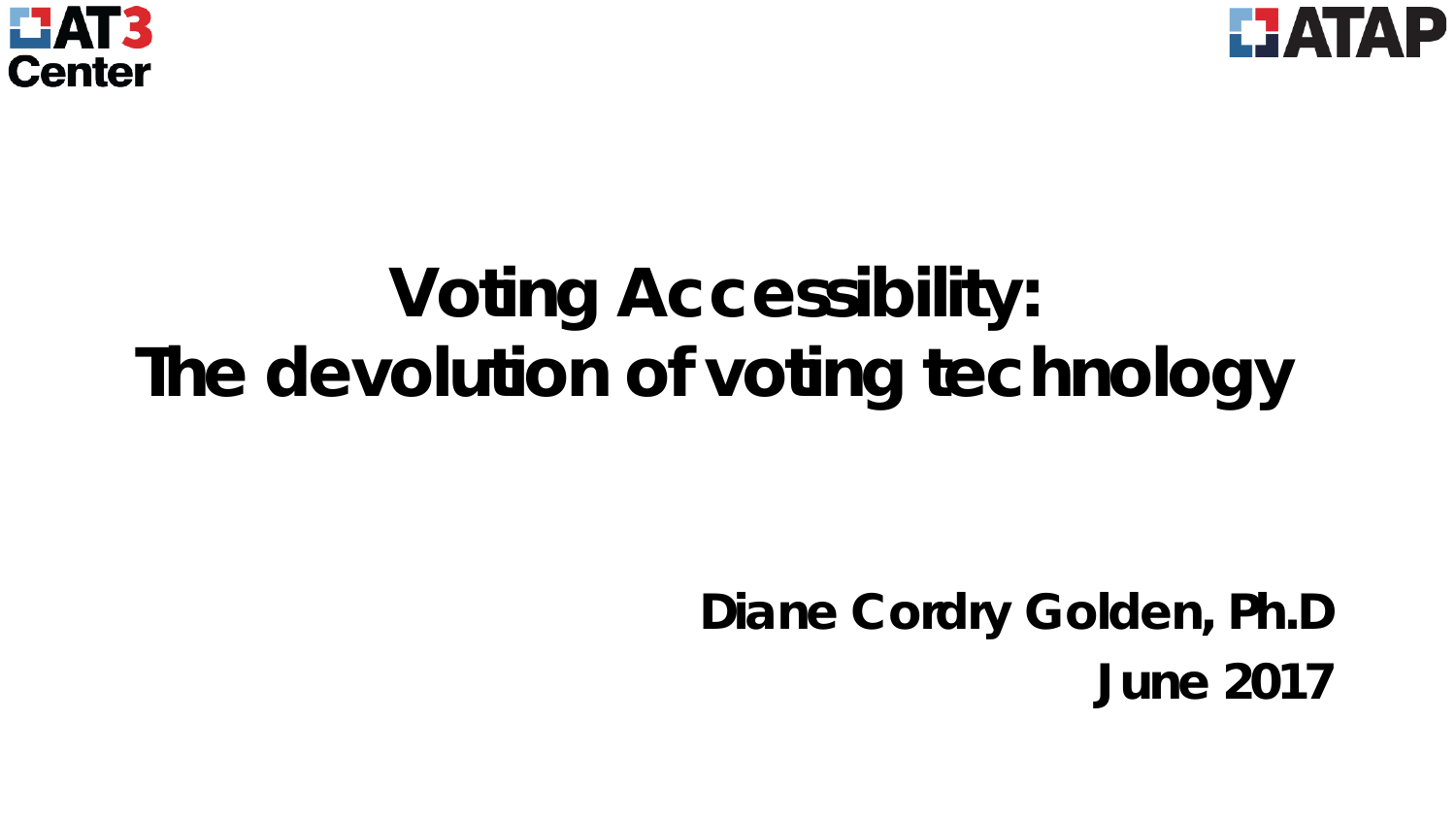



### **Legal Requirements for Voting Access <https://www.at3center.net/repository/atpolicy>**

**Americans with Disabilities Act (ADA) 1990 – requires "equal access" to programs and services and "effective communication" (two different legal requirements). Applies to all part of the voting process (online registration, polling places, voting systems, etc.)** 

**Help American Vote Act (HAVA) 2002 – requires one accessible voting system per polling place that allows voters with disabilities to vote privately and independently. Directly applies to voting systems used in a polling place.**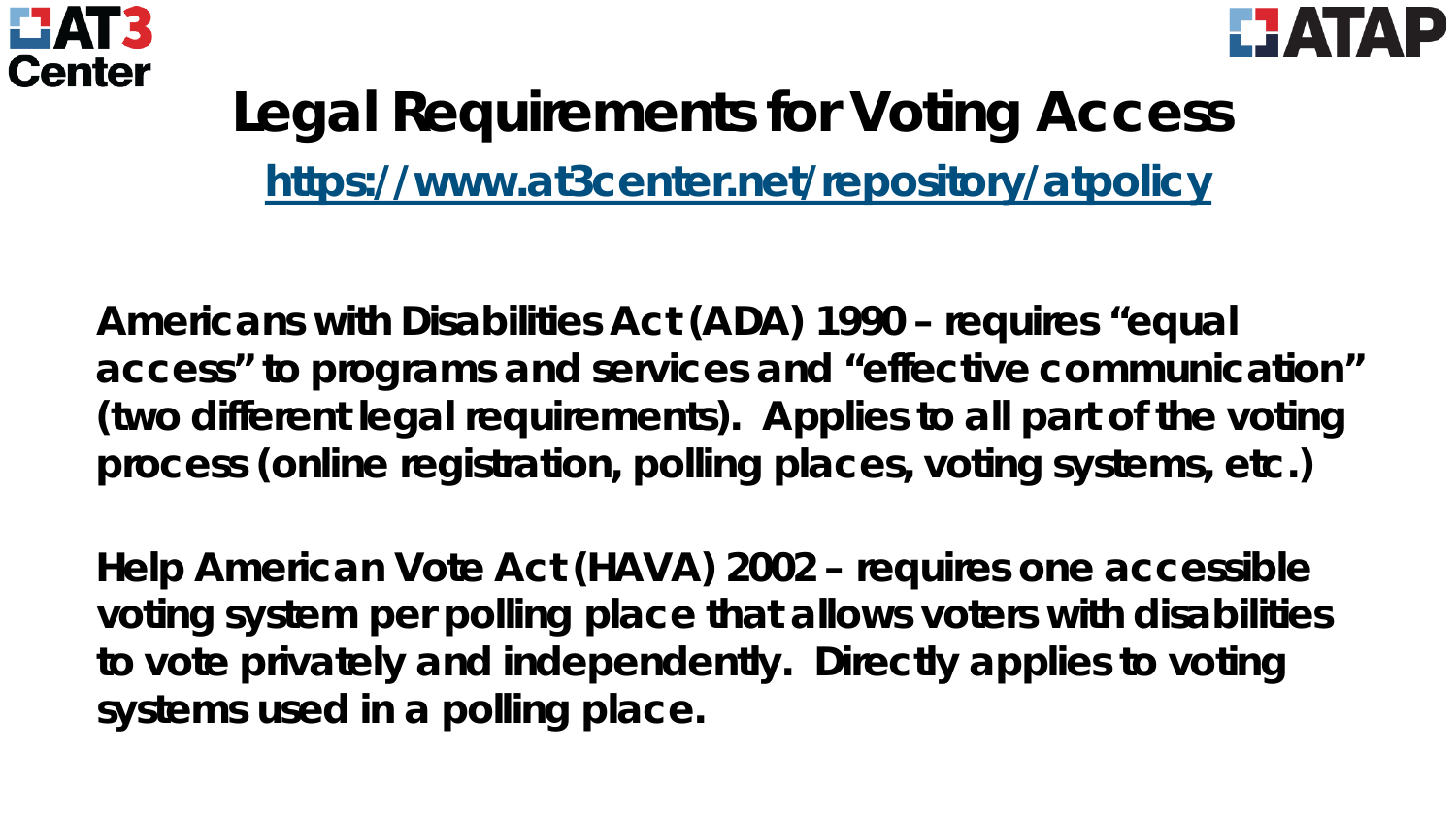



# **HAVA – What went wrong**

**"Accessibility technology is light-years ahead of where it was a year ago, and there is no reason that any polling place shouldn't be accessible today from an equipment standpoint."** 

*David Hart, Committee on House Administration – May 17, 2001*

**Testimony of experts consistently assured Congress that fully accessible paperless systems were readily available on the market. No one predicted the move back to paper and associated access barriers.** 

**HAVA did not require:** 

- **Mandatory accessibility standards for voting equipment (only voluntary)**
- **Requirements for regular equipment upgrades (rapid AT evolution)**
- **A private right of action for voters with disabilities for enforcement**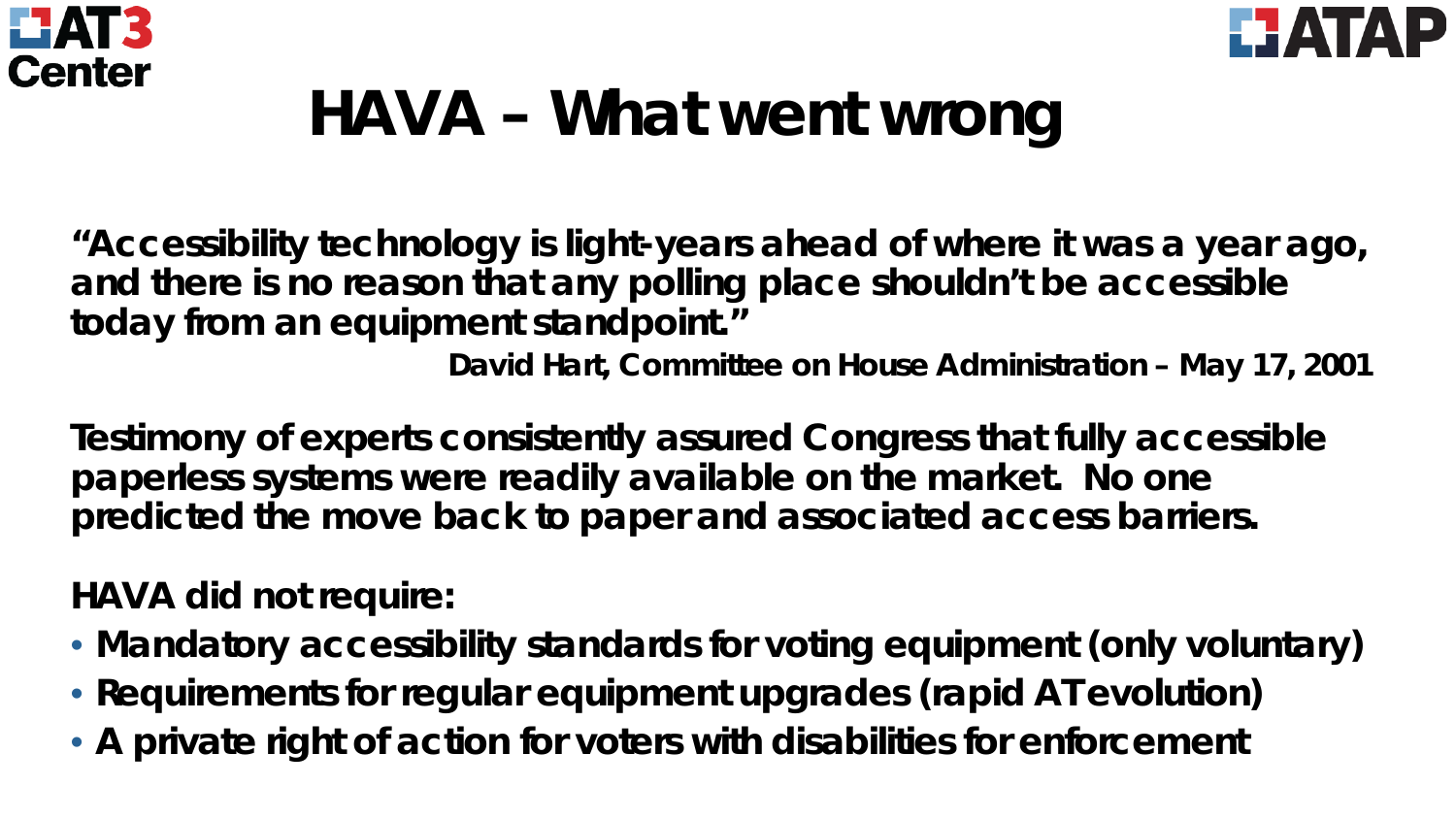



# **From HAVA to today**

- **Return to hand marked paper ballots for many voters at the polling place (**≈**75%) most likely with segregated ballot marking device with poorly designed access features to as the accessible system.**
- **Increased use of remote voting options (not done in a polling place) by all voters but especially by voters with disabilities (estimate 40%); with using traditional hand-marked absentee ballot with almost no accessibility for voters with disabilities.**
- **Limited funding to purchase new technology and no market driving investment in R&D focused on accessibility challenges of paper.**
- **Litigation on voting accessibility currently filed under the ADA focused on online voter registration system accessibility and use of online remote ballot marking systems to provide voting accessibility.**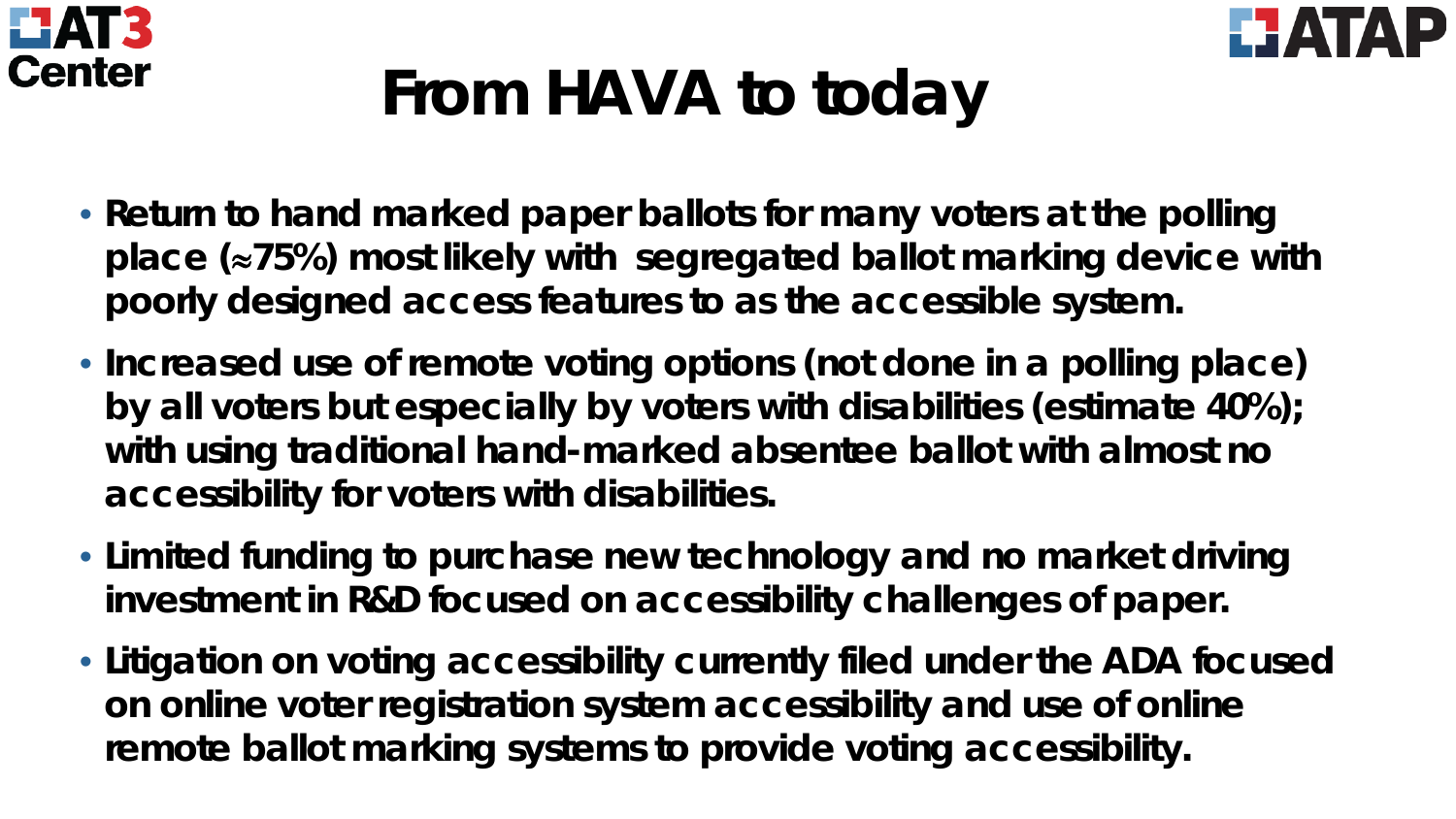



### **What is an Accessible Voting System?**

**Delivers independent, private voting through electronic user interface in 3 parts of voting process**

- **Marking ballot**
- **Verifying marked ballot**
- **Casting an official marked ballot (countable)**

**Virtually NO paper based voting systems deployed today delivers accessibility.** 

- **Certified to VVSG 2005 or prior FEC**
- **Testing lab misunderstanding of access requirements**
- **LA County system might meet standards . . .**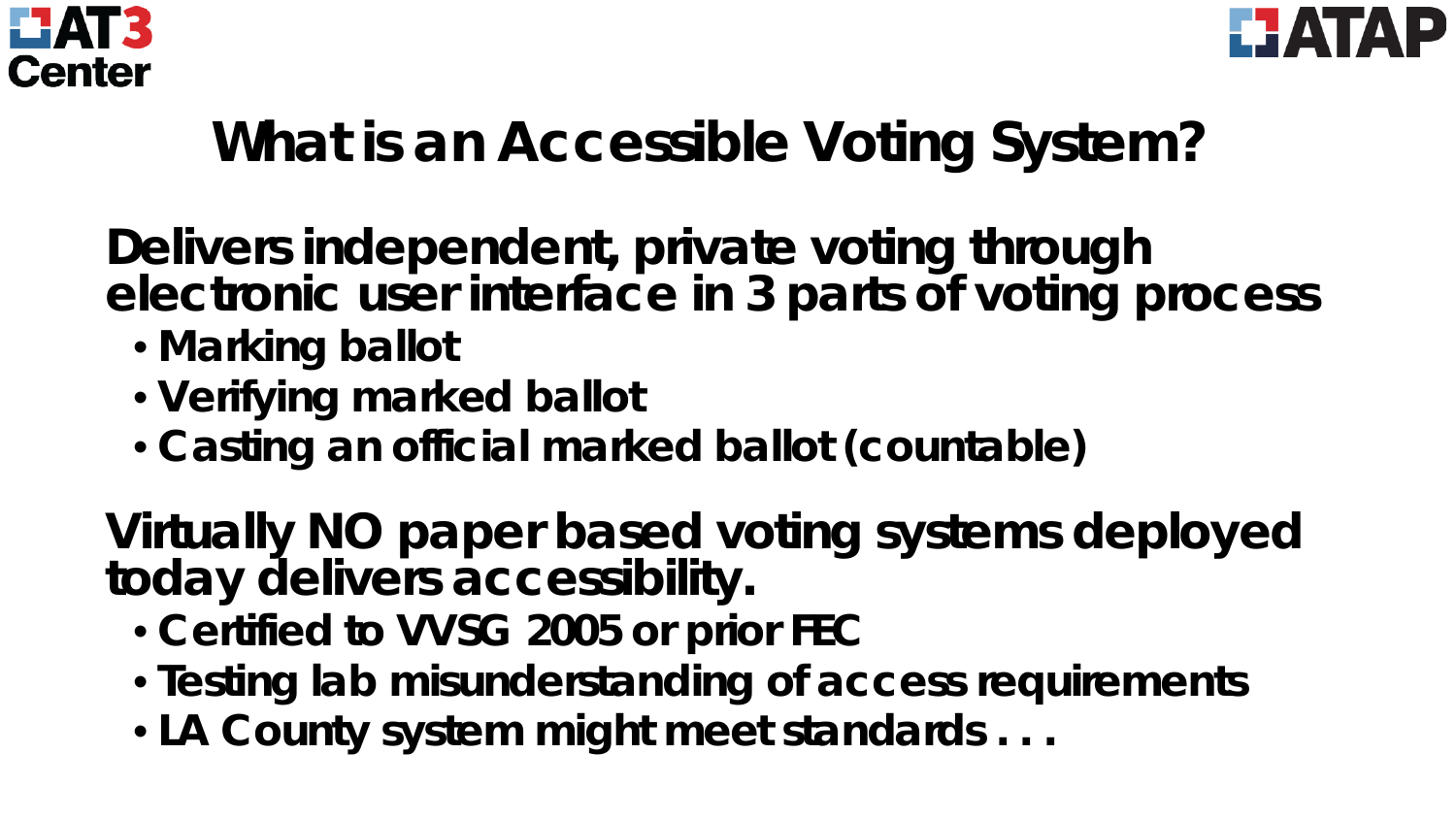



## **What are the major access barriers with paper ballots?**

- **Marked paper ballots cannot be verified privately & independently.** 
	- **Print content of ballot is not converted back into audio or large visual display for verification**
	- **Write-in text is not scanned into accessible form for verification**
	- **Paper ballot must be manually handled to utilize electronic verification**
- **Marked paper ballots cannot be cast privately & independently.** 
	- **Paper ballot must be manually handled to cast**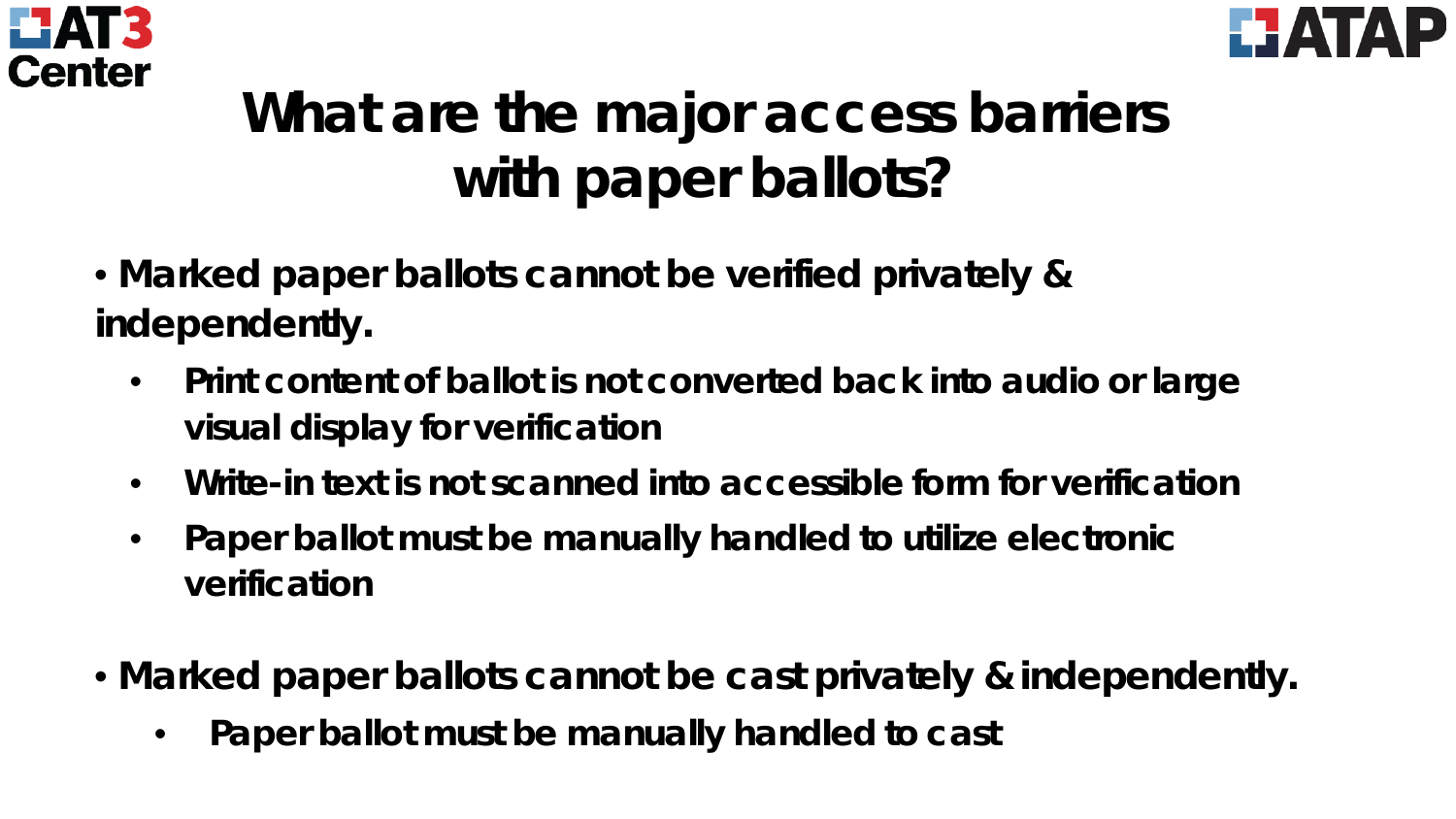



## **2016 Survey Voting Access Barriers (almost 15 years after HAVA)**

Survey State AT Program & Protection & Advocacy federally funded networks --  $N = 76$ , 24 states, 2 territories & 2 national organizations (AT Act Section 4 and HAVA Section 291 grantees)

### **Critical access barriers to private and independent voting in rank order –**

**Accessible Voting System (AVS) not set up and ready to use; no one knows how to set up and operate.**

• Need poll workers comfortable and able to set up and support AVS in polling place. AVS needs to be intuitive and easy to learn how to use.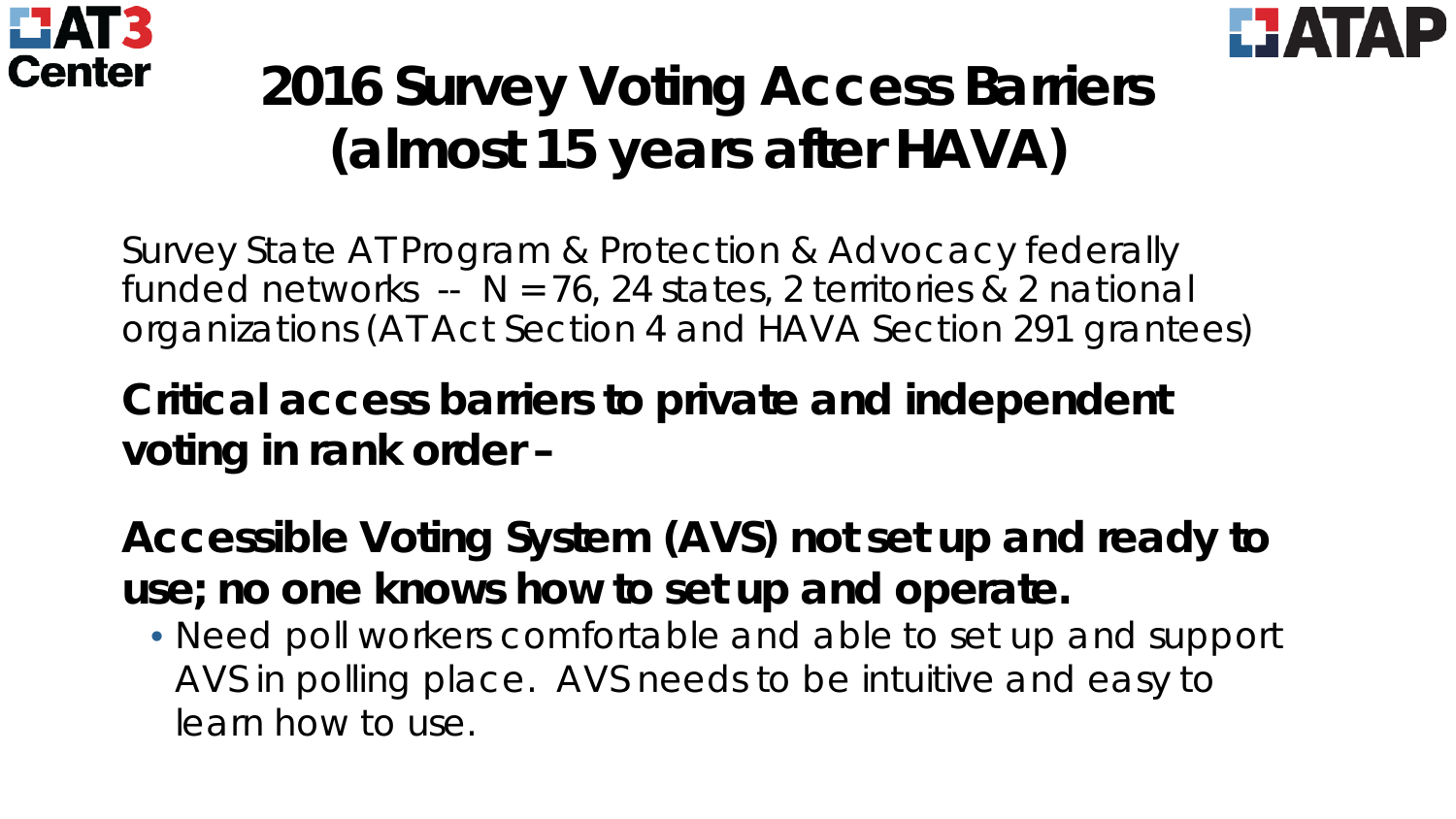



## **Voting Accessibility Barriers (cont.)**

### **Remote/absentee voting is not accessible; only hand marked paper ballot.**

• Need accessible online ballot marking and other accessible remote voting options.

### **Voter education materials not accessible; voter cannot be prepared to vote.**

• Need voter education materials accessible online and/or alternative format materials readily available

### **Online voter registration system is not accessible.**

• Need accessible forms and online application/architecture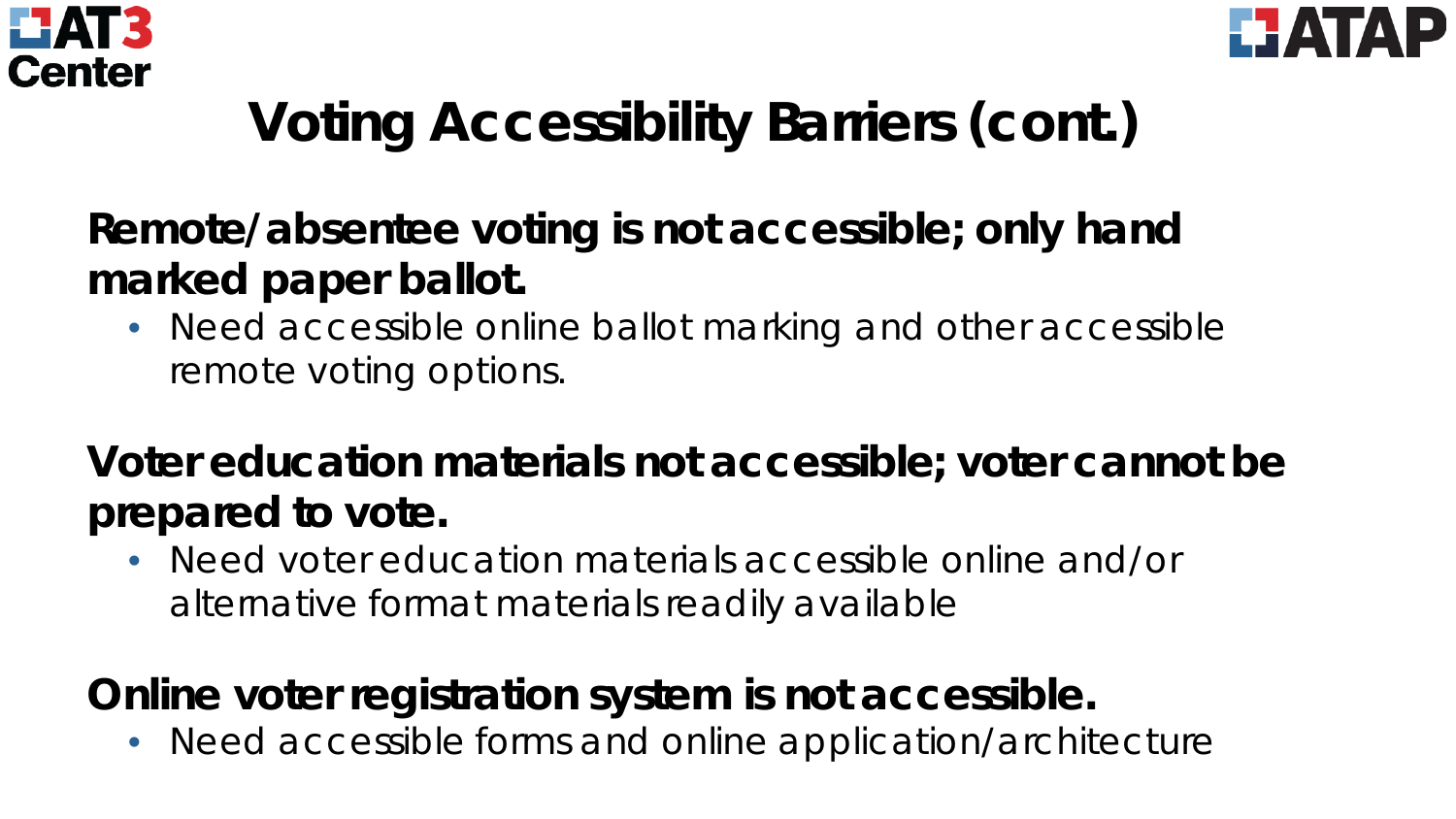



### **Voting Accessibility Barriers (cont.)**

**AVS does not have access features for complex disabilities, e.g. eye gaze, refreshable braille.** 

• Need to be able to vote using own technology and AT

### **AVS unfamiliar, too complex; no time to learn to use.**

• Need AVS available to community along with training to ensure voters become comfortable and efficient using to vote.

**Polling place inaccessible; AVS not portable - cannot support curbside or remote voting.**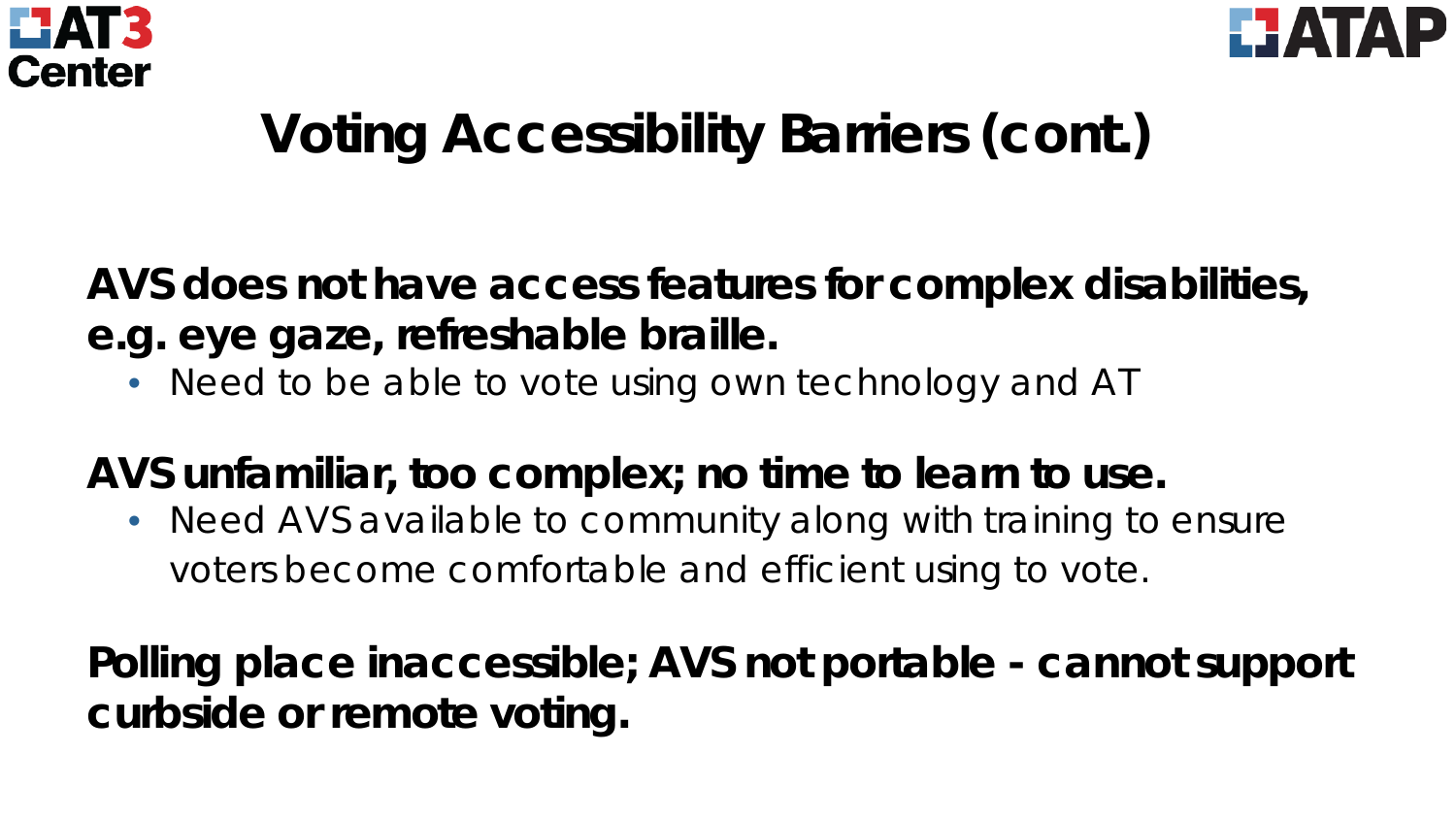



# **Open Comment Themes**

#### **Until all voters use similar/same systems accessibility will continue to be elusive** --

- *Polling place staff being unfamiliar with the accessible voting machine is a critical issue and recurs frequently and regularly. This is in large part because voters needing accessible voting use a separate and clearly unequal form of voting than voters who can hand mark a paper ballot. Only when EVERYONE must use the same and accessible machine is this likely to change.*
- *The ideal system is when everyone uses the same system to mark and cast their ballot. The return to hand marked paper ballots is a huge step backward from the ideal. When voters with disabilities are the only voters who use a ballot marking device and it produces a different size and content ballot from the hand marked one the secrecy of the ballots cast by voters with disabilities is seriously jeopardized.*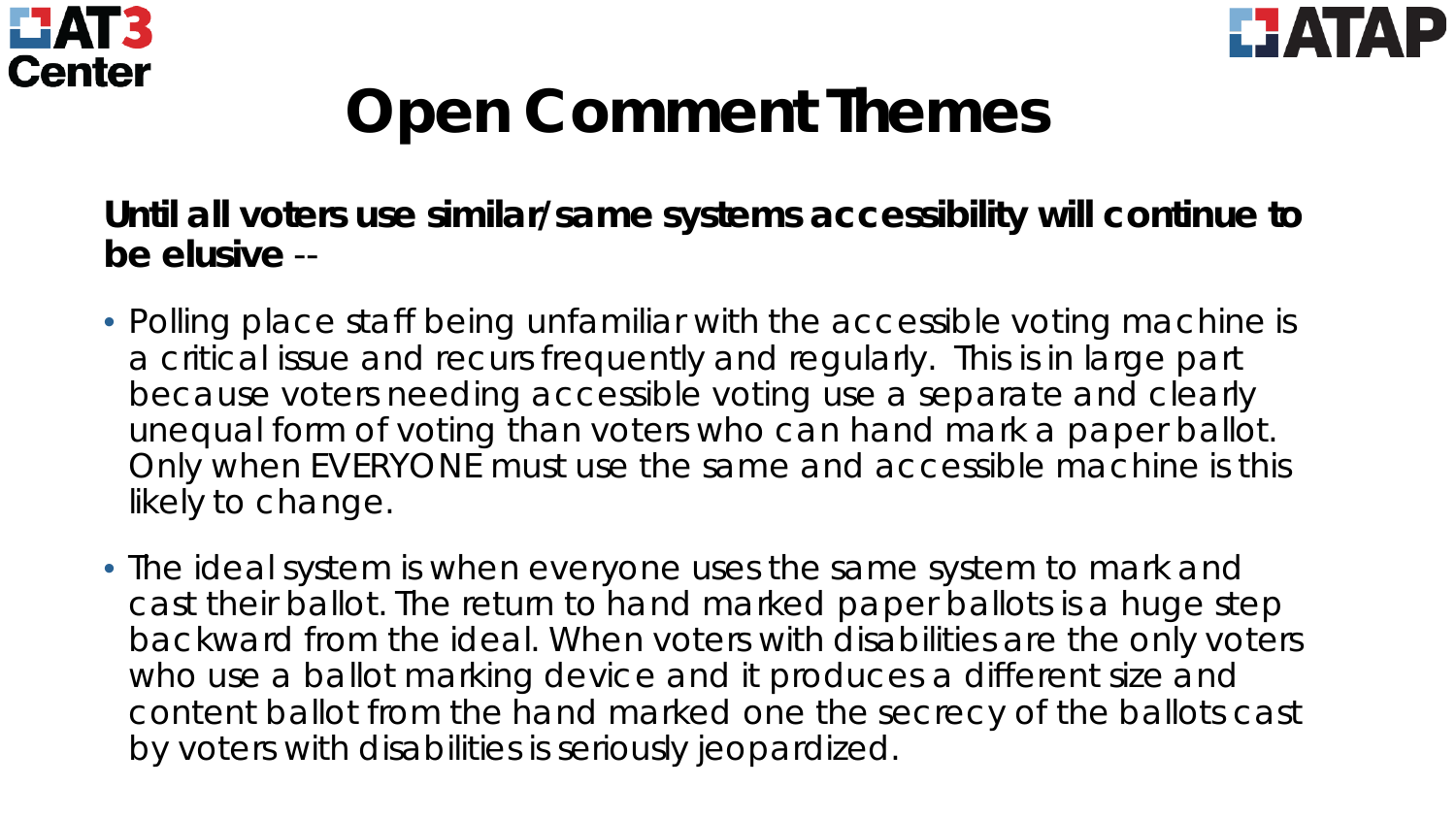



#### **Still have inaccessible polling places --**

• *All too often polling places are in older inaccessible buildings. Some of the physical access barriers contained include ramps that are too steep, the only accessible entrance may be a side or rear entrance used mainly for maintenance, and parking lots that are not paved*  with no clear path of travel to enter the polling place.

#### **Online voting is desirable solution --**

• Online voting would solve most issues; individuals would use their *own assistive technology (AT) from home to vote eliminating transportation barriers, inaccessible polling place problems and inaccessible voting machine issues.*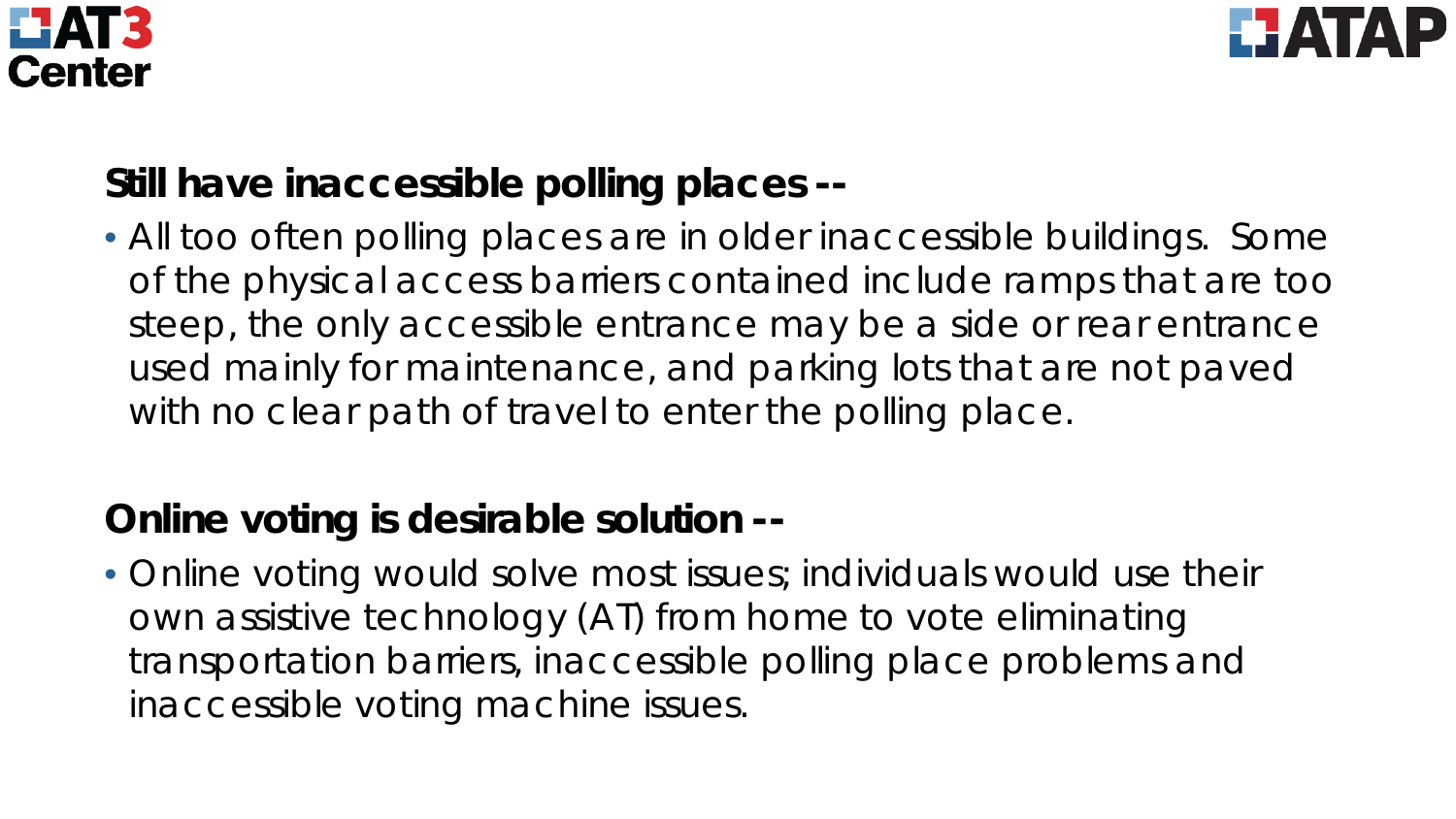



#### **Frustration with access barriers decades after ADA/HAVA attempted to ensure voting access –**

• *The inability to easily access the polling place, lack of alternative formats and accessible voting systems would not be tolerated for any other voter. People with disabilities should have equal access on par with any other voter. Any barrier created by the lack of accessible features should not just be a public policy issue, it should be a crime.*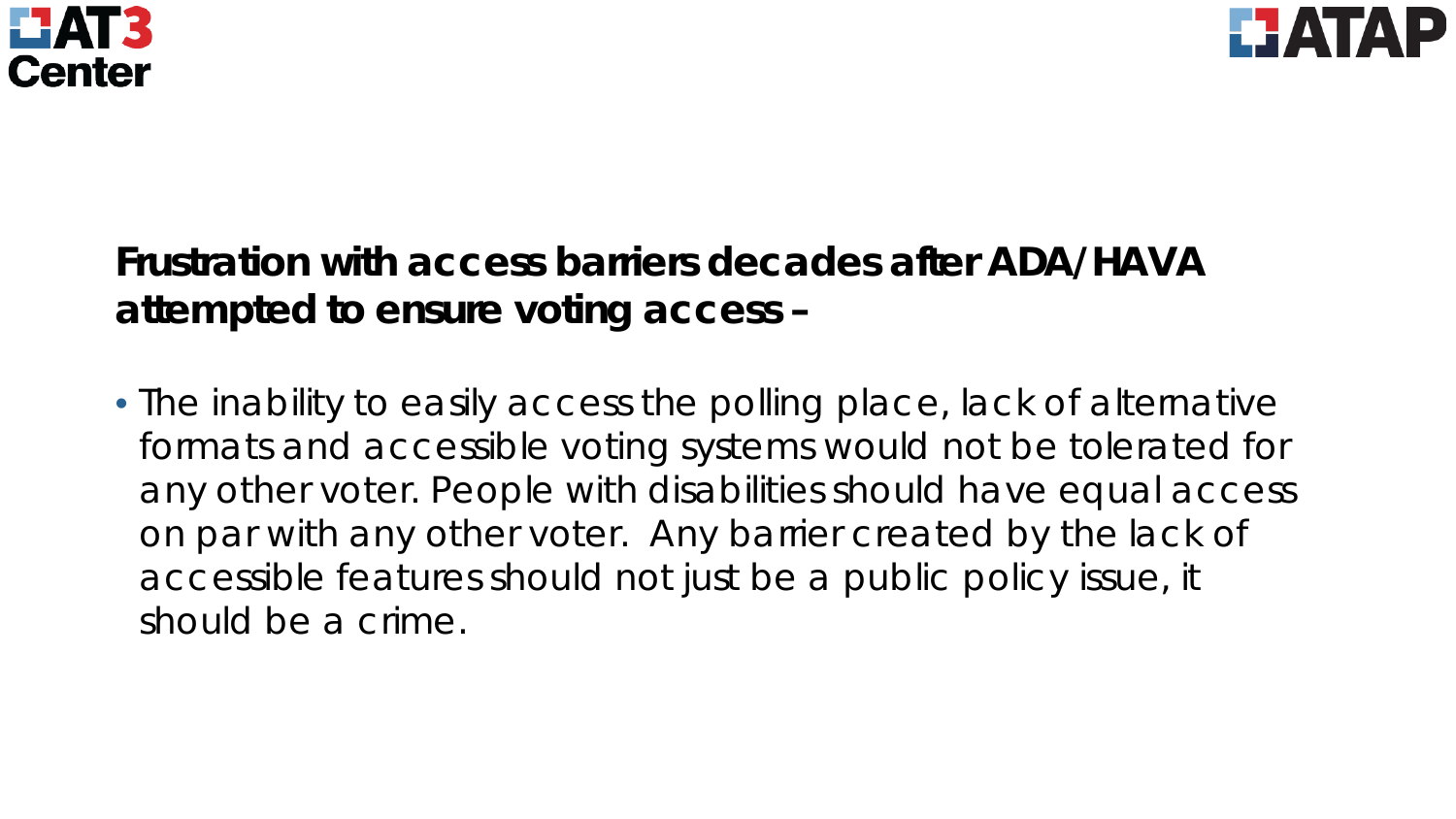



## **What might make a difference?**

**Federal funding/development of standard accessible user interface (mark, verify, cast ballot) for voting (polling place and remote) – make available to vendors.** 

- **Use of expertise within the AT community to support quality access feature development**
- **Eliminate need for R&D in the voting vendor community (which does not have the resources or expertise)**
- **Allow for common training on the standard accessibility interface nationwide (supports voters with disabilities have experience with and can efficiently use the access features.**